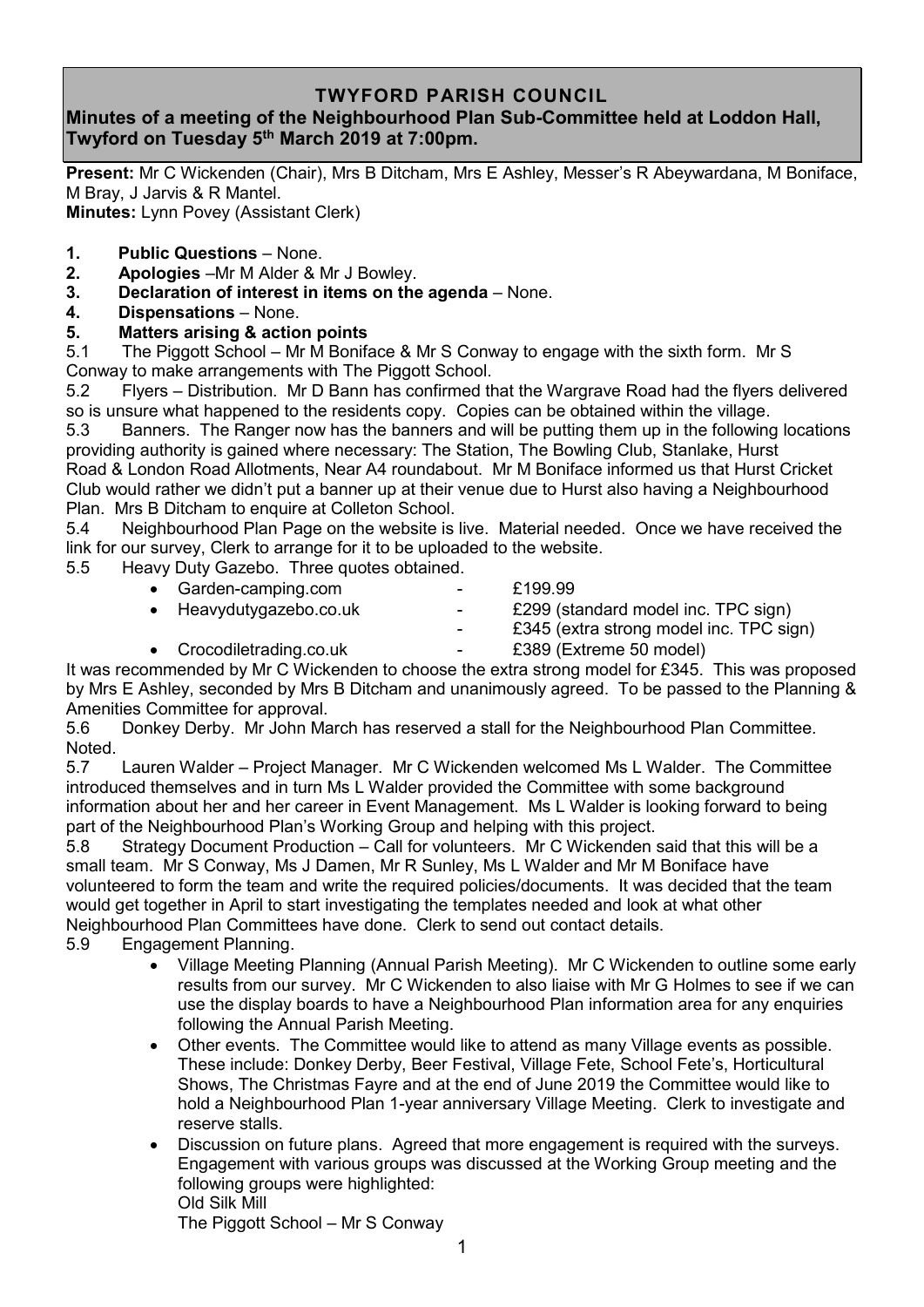Twyford Surgery

Twyford Together – Mr C Wickenden

# **6. Budgets & Expenses**

Details of expenses already paid for out of the £2000 budget and items to be proposed & approved by the Sub-Committee and the Planning & Amenities Committee:

- $\circ$  RG10 advert £200 (paid)
- o Neighbourhood Plan Marketing Banner £47.95 (paid)
- o Pre-Questionnaire Flyers £101.70 (paid)
- $\circ$  Banners £345.83 (paid)
- $\circ$  Graphic Designer £225 (cost came in under the amount that was approved. Invoice to be paid).
- $\circ$  Questionnaire (printing) £508.55 (to be proposed & approved).
- $\circ$  Freepost Envelopes £188.70 (to be proposed & approved).
- $\circ$  Freepost (Royal Mail) £99 (Approved in December 2018. Payment to be made).
- o Additional staffing hours. It was proposed by Mr J Jarvis, seconded by Mr M Boniface and unanimously agreed to make a recommendation to the Finance Committee for an increase in the Assistant Clerks hours to accommodate the growing needs of the Neighbourhood Plan.

6.1 Questionnaire Printing Costs - £508.55. It was proposed by Mrs B Ditcham, seconded by Mr J Jarvis and unanimously agreed for these costs to be paid. To be passed to Panning & Amenities for approval.

6.2 Freepost Envelope Printing Costs - £188.70. It was proposed by Mrs B Ditcham, seconded by Mr J Jarvis and unanimously agreed for these costs to be paid. To be passed to Panning & Amenities for approval.

## **7. Minutes of the meetings held on 5 th February 2019.**

## Working Group

No meeting held in February.

#### Sub-Committee

Proposed by Mr M Bray, seconded by Mr J Jarvis. Motion carried nem con.

## **8. Feedback from team 1– Housing & Transport**.

Carried forward.

#### **9. Feedback from team 2– Future Village**.

Carried forward.

# **10. Feedback from team 3 – Village Engagement Team.**

Carried forward.

## **11. Social Media (RA)**

How best to engage with the community? Mr R Abeywardana to liaise with Ms L Walder.

11.1 Facebook – Good engagement. Will continue to add details.

11.2 Twitter – Some positive feedback. Will continue to add details.

11.3 LinkedIn – The committee decided that we will not pursue using this application.

**12. Questionnaire update.** Below is the current timeline the Neighbourhood Plan Team are currently working towards:

- Beginning of March Questionnaire to be sent to the printers. Mr C Wickenden to provide Mr D Bann with the agreed version.
- End of March 2019 Questionnaire to be delivered to households.

12.1 Wokingham Borough Councils Consultation Software - Mr C Wickenden is liaising with Mr D Allen at WBC. Carried forward.

12.2 Prizes (RA) – These are in place (La Fontana, Castle Royle, Champagne). Noted.

12.3 Freepost Option – Licence approval received from Royal Mail costing £99. Clerk to arrange for the envelope template to be approved by Royal Mail before going to print. Once approval received, Clerk to pass details to Mr D Bann for printing.

12.4 Floor Store – Drop off point in the village. The post-box has been decorated using our flyers and has been dropped off. Noted.

12.5 Graphic Designer – Margaret McNally. Works completed and costs came in under budget at £225. The committee are very happy with Margaret's work and look forward to working with her going forward.

12.6 Progress on production. Mr C Wickenden confirmed that the questionnaire will be sent to Mr D Bann tomorrow (6/3/19) for him to forward to the printers.